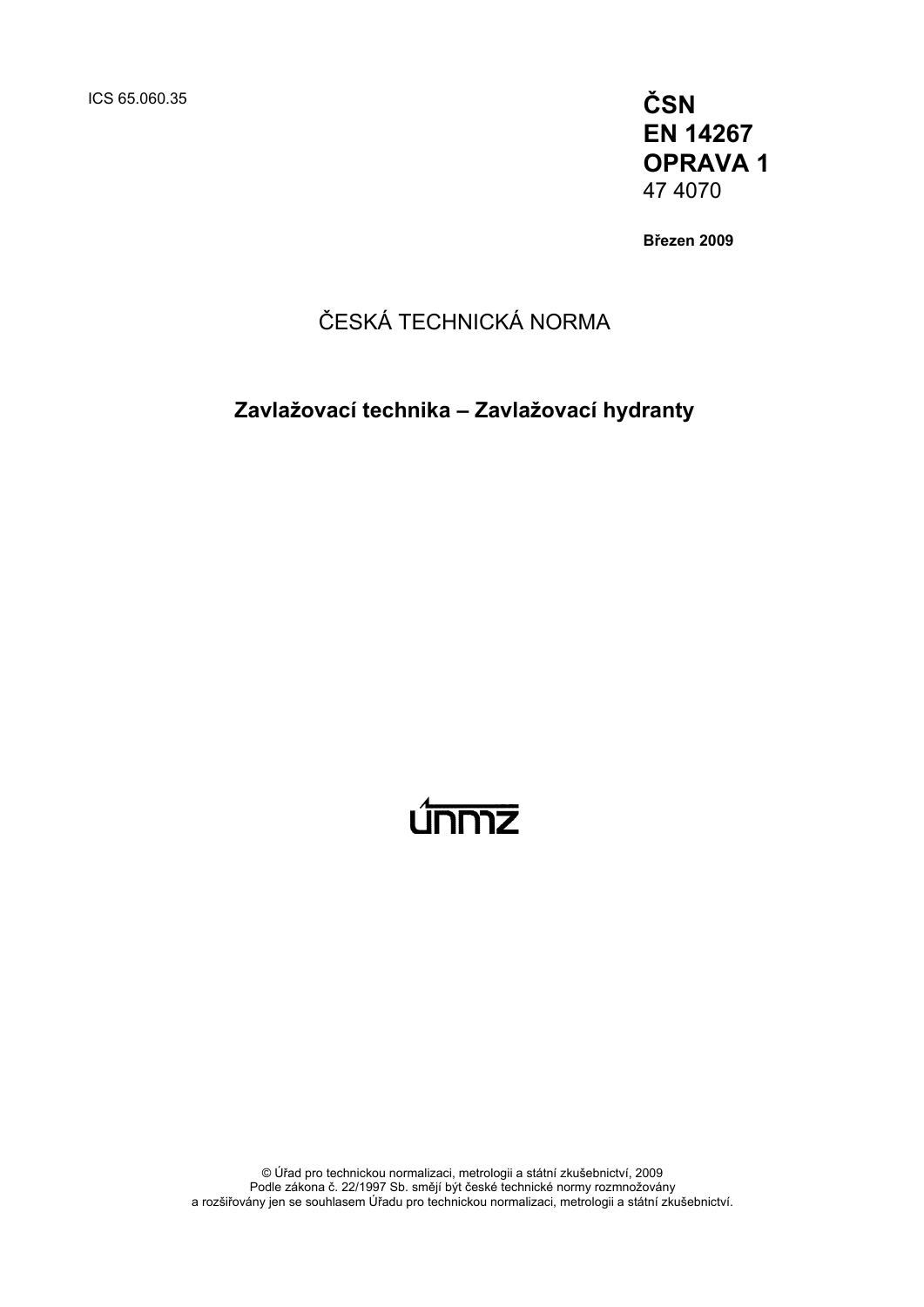## EUROPEAN STANDARD NORME EUROPÉENNE

## EUROPÄISCHE NORM

## **EN 14267:2004/AC**

October 2008 Octobre 2008 Oktober 2008

**ICS** 65.060.35

English version Version Française Deutsche Fassung

Irrigation techniques - Irrigation hydrants

Techniques d'irrigation - Bornes d'irrigation Bewässerungsverfahren - Hydranten für

Bewässerungswasser

This corrigendum becomes effective on 15 October 2008 for incorporation in the three official language versions of the EN.

Ce corrigendum prendra effet le 15 octobre 2008 pour incorporation dans les trois versions linguistiques officielles de la EN.

Die Berichtigung tritt am 15.Oktober 2008 zur Einarbeitung in die drei offiziellen Sprachfassungen der EN in Kraft.



EUROPEAN COMMITTEE FOR STANDARDIZATION COMITÉ EUROPÉEN DE NORMALISATION EUROPÄISCHES KOMITEE FÜR NORMUNG

**Management Centre: rue de Stassart, 36 B-1050 Brussels**

© 2008 CEN All rights of exploitation in any form and by any means reserved worldwide for CEN national Members. Tous droits d'exploitation sous quelque forme et de quelque manière que ce soit réservés dans le monde entier aux membres nationaux du CEN.

Alle Rechte der Verwertung, gleich in welcher Form und in welchem Verfahren, sind weltweit den nationalen Mitgliedern von CEN vorbehalten.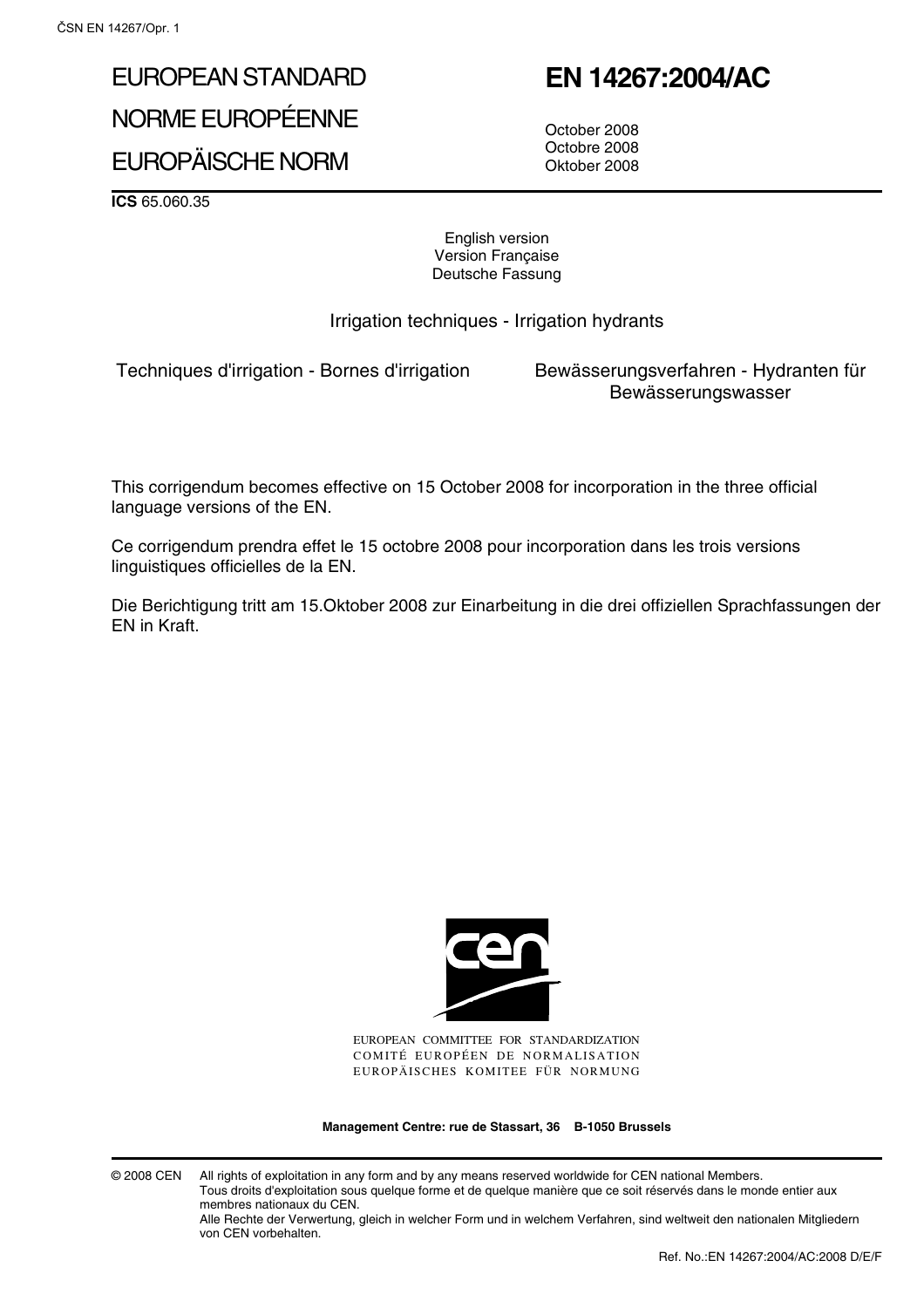#### **EN 14267:2004/AC:2008 (E)**

#### **1 Modification to 6.3.7.2.1, Maximum permissible errors**

*Replace Equation (1)* 

$$
\varepsilon = \frac{100 \times (Vr - Vd)}{Vr} \tag{1}
$$

"

"

*with the following:* 

"

$$
\varepsilon = \frac{100 \times (Vr - Vd)}{Vd} \tag{1}
$$

".